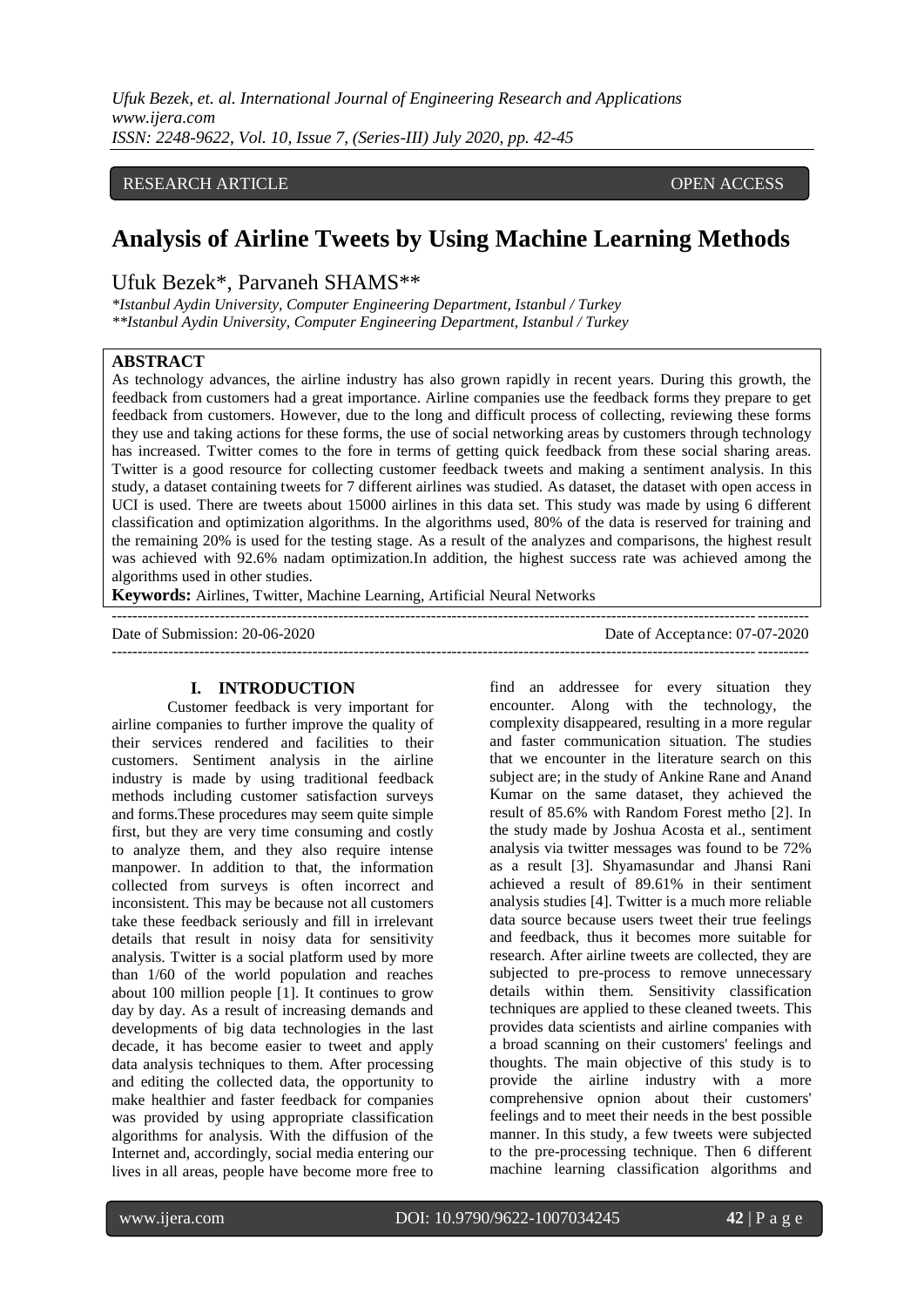optimization algorithms used to determine the emotions in tweets were applied.

# **II. OBJECTIVE**

For the study, the Tweets UCI dataset with 15000 data was used. It is planned by using the data to identify the negative rate of the tweets about the airline company by using machine learning methods. In this data set, 9106 people tweeted negatively. The dataset contains different attributes such as tweet id used for each tweet, emotion of tweet, emotional correctness of negative tweet, correctness of tweet, reason for negative tweet, correctness of reason of negative tweet, airline company, name of the person who tweeted, number of retweets of the tweet, content of tweet, coordinate of tweet, date of tweet, location of tweet, time period used by the person who tweeted, etc.

A total of 13 attributes were used to find the sentiment analysis status of the tweets posted about airline companies. A total of 6 machine learning methods were applied to these attributes. It was intended to estimate the negative percentage of the tweets posted about the airline companies with the algorithm that gives the best results by finding the results of the applied methods.

#### **III. SCOPE**

This study can be used primarily in air transport and also in many sectors by developing. Considering that most people use airline today; it can be showed as an activity to quickly and easily solve the problems that may arise. It was thought by the machine learning methods used in this study that it would be helpful to quickly evaluate the situations that customers deem negative and to reach a solution. According to the result of this study, it can be used to assist customers in evaluating the problems, not solving their problems.

#### **IV. METHOD**

The application is written in Pyhton language. The study was made on a laptop with 16 GB Ram, 4 GB Graphics Card, i7 10th generation processor. It was run 100 times in total for the program to work properly. Numpy, Pandas, Matplotlib, libraries were used for the graphics used in the study and Scikit-Learn library was used for the algorithms used in the study. The normalized dataset was processed separately with machine learning algorithms. 4/5 (80%) of 14873 data entered training, and the remaining 1/5 (20%) of the data were used for testing. It was intended in this study to further increase the value found in previous studies and increase the accuracy rate by using different algorithms.

#### **4-1-Support Vector Machines**

The purpose of the support vector machines is to play a role in defining the hyperplane, which ensures the best separation of the two classes available [5]. It is also appropriate to be used in big data. This algorithm essentially uses the statistical learning approach.

### **4-2- Decision Tree**

Decision tree is one of the most used classification algorithms. The decision tree divides every incoming data into two by splitting it as yesno. It takes the variables in the dataset as a node. Branching takes place by analyzing whether the variables in the node are realized and not. This algorithm does not use the assumption of basic data distribution in data distribution, it enters training with data that it has not consider as true before. After all the data is classified, branching ends and the leaves of the tree form the class labels [6].

### **4-3- Random Forest**

Random forest creates a lot of decision trees. It is a simple learning method used for the mode of classes or for other tasks that handle the class, which is the average estimate of individual trees [7]. After the parameters are received from the user, the data set is taken to training and used for learning. It is one of the most widely used algorithms. It is used for classification and regression. It is an algorithm with a high success rate, because the number of trees can be determined as desired [8].

# **4-4- Gradient Boosting**

Gradient Boosting is a gradient boost algorithm. It is one of the machine learning methods used to solve gradient boosting, classification and regression problems. This method is a model created by combining multiple weak estimation models [9]. It is used as a machine learning model that develops a prediction model in the form of a set of low prediction models, usually decision trees, to solve problems such as regression and classification [10].

#### **4-5-Naive Bayes**

The Naive Bayes classifier greatly facilitates learning, especially assuming that the features are independent [11]. It calculates every possibility related to the data within the data set and gives a result in relation to them. It's able to work with unstable and irregular data. The higher the number of training data, the higher the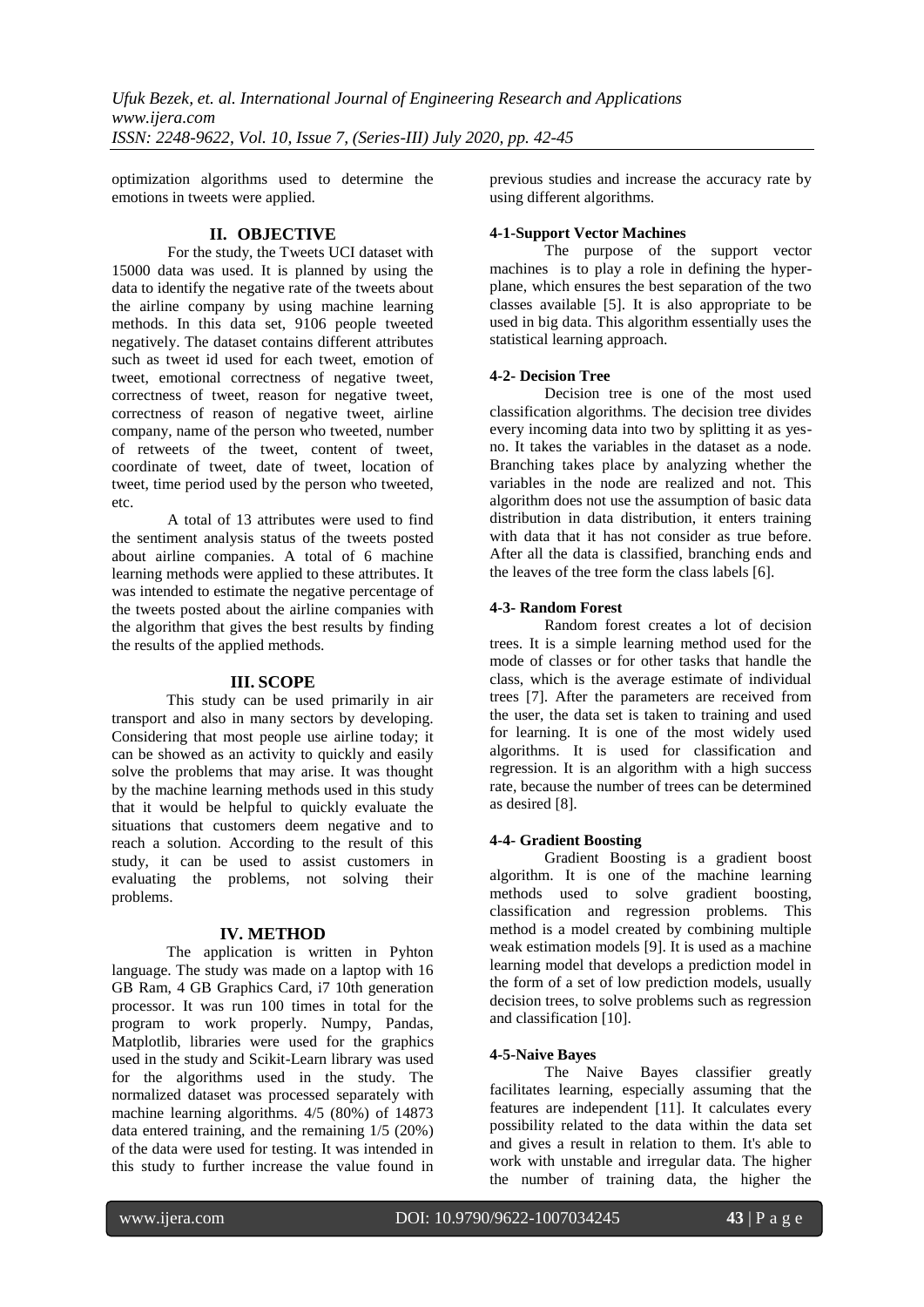probability of successful results. It is suitable for use with big data. This classification algorithm is probabilistic algorithm. This algorithm has no training phase. A high rate of success can be achieved with the high number of training data [12].

#### **4-6- Keras**

Artificial neural network is a machine learning model of biological learning processes having a mimic systematic network structure. It has a repetitive variant based on previous estimates of these networks. Its structure mimics the working principle of the human brain [13]. Nadam optimization was used in this study as Keras. The result had at the end in this optimization is 92.6%. As Nadam is RMSprop with Adam's momentum, Nadam is also RMSprop with Nesterov momentum. The default parameters follow the parameters given on the paper. It is recommended

that the parameters of this optimizer are left at their default values [14].

#### **V. FINDINGS AND EVALUATION**

A total of 6 machine learning algorithms were applied to the data set. Considering these algorithms, the best result was obtained with the Nadam optimization used with Keras. The accuracy was found to be 92.6%. The number of training for each algorithm was determined as 100. Batch size was also found as 4. In this way, it is intended to update an equal amount of parameters and the number of sub-samples to be equal. The Nadam optimization was left as default. In other machine learning algorithms, the results were 64.7% for SVC, 73.6% for Decision Tree, 79.6% for Random Forest, and 75.9% for Gradient Boosting. The lowest result was found in Naive Bayes algorithm with 62.8%. This rate has been the highest rate of success in this field and among studies conducted with this data set.

| Accuracy on            | Accuracy on    | Accuracy on training | Accuracy on validation | Accuracy for   |
|------------------------|----------------|----------------------|------------------------|----------------|
| training set           | validation set | set (Always Predict) | set (Always Predict)   | Neural         |
| (Small NN)             | (Small NN)     | Negative)            | Negative)              | <b>Network</b> |
| 97.2%                  | 75.6%          | 62.8%                | 62.2%                  | 92.6%          |
| $T = 11.1$ . $T = 1.1$ |                |                      |                        |                |

**Table 1:** The Highest Result

#### **VI. CONCLUSION**

Various classification techniques and their accuracy are compared in this study. Not many studies have been performed in the field of sentiment analysis for airline services. A sentencelevel analysis of tweets about airline services was made with this study. Considering the machine learning algorithms used, it was seen that the highest result of Keras's Nadam optimization was taken as 92.6%. Considering the studies on the

subject we have examined, we can see that 92.6% result is the highest result for Keras. The accuracy achieved by the classifiers is high enough to be used by the airline industry to investigate customer satisfaction. Since the biggest problem is the limited number of tweets used in the training of the model, it's still possible to make improvement in this analysis. A higher accuracy can be obtained by increasing the number of tweets.